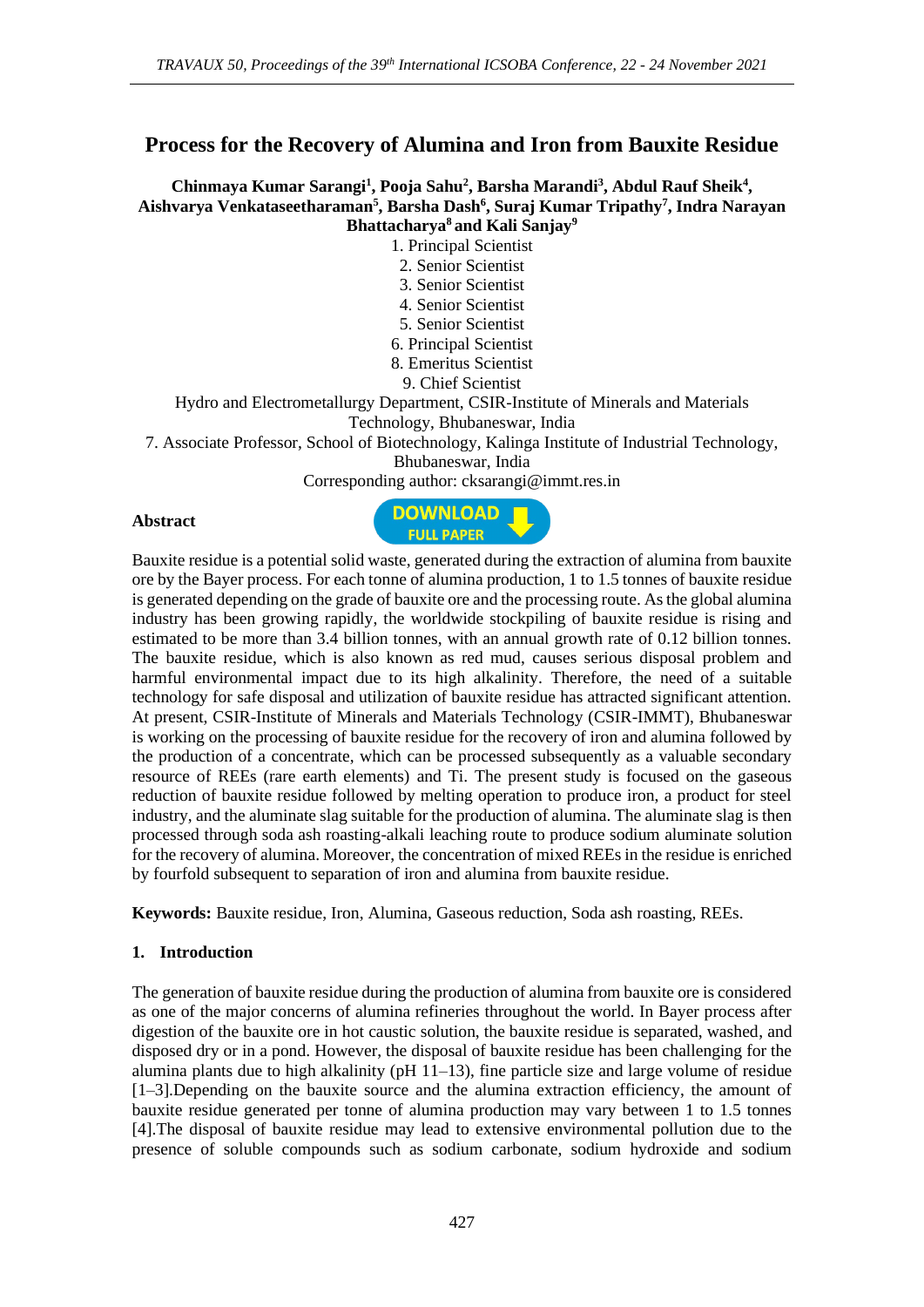bicarbonate, which can get dissolved in rainwater and contaminate ground water [5].Furthermore, industries have been concerned about generation of a cleaner residue and making efforts to improve the current practice related to the use of red mud pond or dry landfills for environmental safety and land preservation [6]. However, these approaches are not suitable in terms of potential risk for the environment due to accidental dam failure or degradation of the stockpiling area. Therefore, for past several years, utilization of bauxite residue has received significant attention preferably in three aspects such as material applications related to cement and ceramics, environmental applications involving effluent treatment and disposal in landfills, and metallurgical utilization by the recovery of valuable metals present in the bauxite residue [7– 12].However, cement preparation needs the alkali content of bauxite residue to be less than 1% to avoid alkali-aggregation reaction in the concrete, which may result in low strength and durability.

Bauxite residue is found to contain primarily oxides of Fe, Al, Ti, Si, Na, Ca and a few trace elements. Considering these metallic values present in the bauxite residue, many efforts have been made worldwide to recover them  $[10-13]$ . It has been reported that depending on the chemical and mineralogical characteristics of bauxite and the processing route for recovery of alumina, bauxite residue composition typically consists of  $20-65\%$  Fe<sub>2</sub>O<sub>3</sub>,  $10-27\%$  Al<sub>2</sub>O<sub>3</sub>,  $5-25\%$  TiO<sub>2</sub>, 4–20% SiO2, 2–8 % Na2O, and <0.1% REEs [14–16]. Studies on the recovery of metal values from bauxite residue are substantial. Since Fe is the major constituent with maximum concentration, recovery of Fe from bauxite residue has been studied by many researchers. Different approaches involving magnetic separation, pyrometallurgical processing or combination of both have been developed targeting the extraction of Fe from bauxite residue [1,17]. The direct magnetic separation approach may not result in selective and effective separation of Fe from bauxite residue due to lack of magnetic iron-bearing mineralogical phases. Therefore, the pyrometallurgical route involving reductive roasting as well as reductive smelting may be preferred for an efficient recovery of Fe [18–20]. However, the type of reductant and operating conditions employed in the reductive roasting or smelting process play critical role in achieving higher extraction efficiency of Fe along with desirable grade or purity [1]. Literature reports suggest that high temperature hydrometallurgy and alkali roasting/sintering are primarily suitable for the dissolution of Al from bauxite residue [21,22]. On the other hand, for the extraction of Ti and REEs, acidic treatments involving hydrochloric acid, sulfuric acid leaching or combination of both acids may be employed [4,23–25].However, there is a scope for improving selectivity and efficiency for dissolution of REEs from bauxite residue [25]. As reported in the literature, the extraction of individual metal value such as Fe, Al, or Ti from bauxite residue has been studied extensively, but industrial viability of these processes are yet to be established.

Although recovering the valuable metals from bauxite residue is a beneficial way of its utilization from economical and sustainable viewpoint, the metal recovery technologies developed so far mostly emphasize on recovering a single metal component, and the trial to recover two or more metallic components is recently under active way. Therefore, keeping this in view, the present work is targeted to recover iron and alumina from bauxite residue. Following the recovery of iron and alumina, a concentrate enriched with REEs and titania is generated, and it can be processed further for the recovery of REEs and titania.

#### **2. Materials and Methods**

The composition of the bauxite residue sample collected from NALCO (National Aluminium CompanyLtd.), Damanjodi, India is shown in Table 1. Pellets in the size range of 2–3 mm were prepared out of the bauxite residue powder sample by a pelletizer. The bauxite residue pellets were then subjected to gaseous reduction roasting using a furnace with facilities for top charging of bauxite residue and gas inlet from the bottom. Subsequent to completion of reduction roasting, the reduced pellets were cooled using a nitrogen gas chamber placed at the bottom of the furnace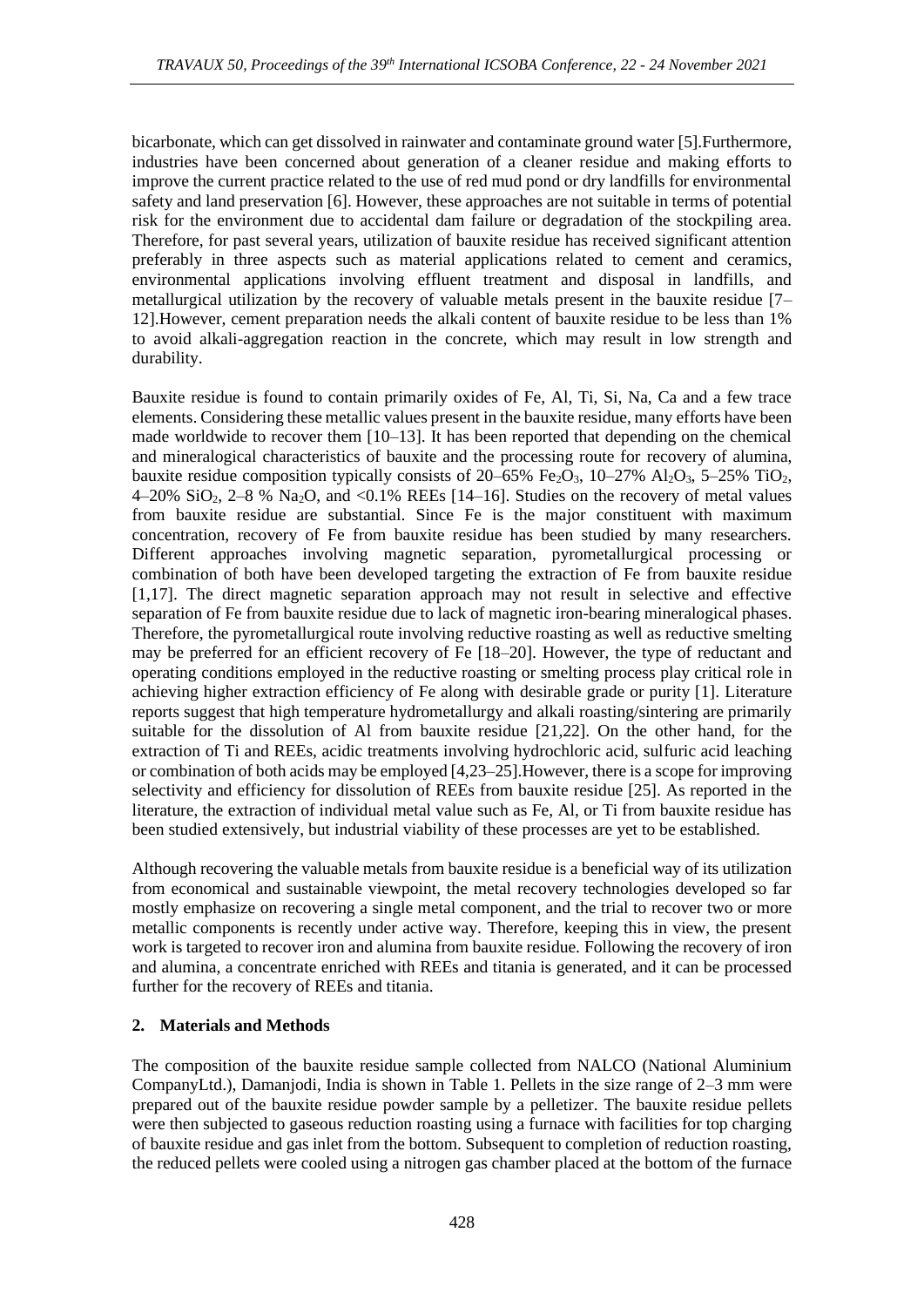## **5. References**

- 1. M.A. Khairul, Jafar Zanganeh, and BehdadMoghtaderi, The composition, recycling and utilization Bayer red mud, *Resources, Conservation & Recycling*, Vol. 141, (2019), 483–498.
- 2. Y. Liu, C. Lin, and Y. Wu, Characterization of red mud derived from a combined Bayer process and bauxite calcination method, *Journal of Hazardous Materials*, Vol. 146, (2007), 255–261.
- 3. W. Wang, Y. Pranolo, C.Y. Cheng, Recovery of scandium from synthetic red mud leach solutions by solvent extraction with D2EHPA, *Separation and Purification Technology*, Vol. 108, (2013), 96–102.
- 4. S. Agatzini-Leonardou, P. Oustadakis, P.E. Tsakiridis, and Ch. Markopoulos, Titanium leaching from red mud by diluted sulfuric acid at atmospheric pressure, *Journal of Hazardous Materials*, Vol. 157, (2008), 579–586.
- 5. J.W. Wong and G. Ho, Effectiveness of acidic industrial wastes for reclaiming finebauxite refining residue (Red mud),*Soil Science*, Vol. 158, (1994), 115–123.
- 6. A.J.P.Borges, R.A. Hauser-Davis, and T.F.Oliveira, Cleaner red mud residue production at an alumina plant by applying experimental design techniques in the filtration stage,*Journal of Cleaner Production*, Vol. 19, (2011), 1763–1769.
- 7. C. Klauber, M. Gräfe, and G. Power, Bauxite residue issues: II. options for residue utilization, *Hydrometallurgy*, Vol. 108, (2011), 11–32.
- 8. P.E. Tsakiridis, S. Agatzini-Leonardou, and P. Oustadakis, Red mud addition in the raw meal for the production of Portland cement clinker, *Journal of Hazardous Materials,* Vol. 116 (2004), 103–110.
- 9. C.W. Gray, S.J. Dunham, P.G. Dennis, F.J. Zhao, and S.P. McGrath, Field evaluation of in situ remediation of a heavy metal contaminated soil using lime and red-mud, *Environmental.Pollution*, Vol. 142 (2006), 530–539.
- 10. X.B. Li, W. Xiao, W. Liu, G.H. Liu, Z.H. Peng, Q.S. Zhou, and T.G. Qi, Recovery of alumina and ferric oxide from Bayer red mud rich in iron by reduction sintering, *Transactions of Nonferous Metals SocietyofChina*, Vol. 19, (2009), 1342–1347.
- 11. L. Zhong, Y.F. Zhang, and Y. Zhang, Extraction of alumina and sodium oxide from red mud by a mild hydro-chemical process, *Journal of Hazardous Materials*, Vol. 172(2009), 1629 – 1634.
- 12. X.F. Zhu, T.A. Zhang, Y.X. Wang, G.Z. Lu, and W.G. Zhang, Recovery of alkali and alumina from Bayer red mud by the calcification-carbonation method, *International Journal of Minerals, Metallurgy and Materials*, Vol. 23, (2016), 256–267.
- 13. S. Agatzini-Leonardou, P. Oustadakis, P.E. Tsakiridis, and Ch. Markopoulos, Titanium leaching from red mud by diluted sulfuric acid at atmospheric pressure, *Journal of Hazardous Materials*, Vol. 157, (2008), 579–586.
- 14. F.P. Piga and L. Stoppa, Recovering metals from red mud generated during alumina production, *Journal of Metals*, Vol. 45, (1993), 54–59.
- 15. S. Kumar, R. Kumar, and A. Bandopadhyay, Innovative methodologies for the utilisation of wastes from metallurgical and allied industries, *Resources, Conservation and Recycling*, Vol. 48, (2006), 301–314.
- 16. C.R. Borra, B. Blanpain, Y. Pontikes, K. Binnemans, and T.V. Gerven, Recovery of rare earths and other valuable metals from bauxite residue (red mud): A review, *Journal of Sustainable Metallurgy*, Vol. 2, (2016), 365–386.
- 17. Y. Liu and R. Naidu, Hidden values in bauxite residue (red mud): Recovery of metals, Waste management, Vol. 34, (2014), 2662–2673.
- 18. W. Liu, J. Yang, and B. Xiao, Application of Bayer red mud for iron recovery and building material production from aluminosilicate residues, *Journal of Hazardous Materials*, Vol. 161, (2009), 474–478.